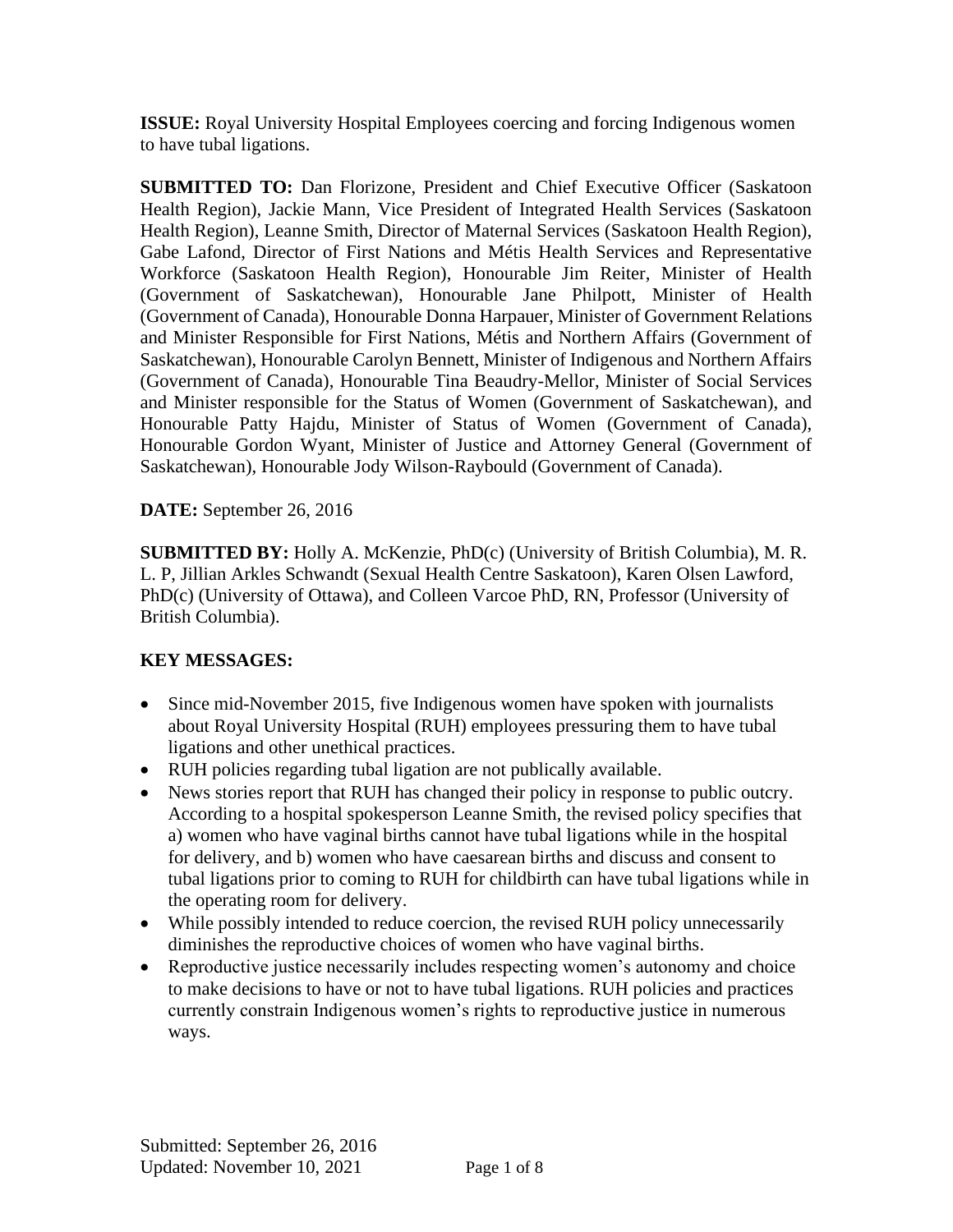- There is no evidence that the revised policies address systemic racism, heterosexism, and classism, which are the root of coercive and forced sterilization. Without addressing these systemic issues, Saskatoon Health Region (SHR) and RUH will continue to put Indigenous women at risk of other coercive and harmful practices, such as being pressured to use long-term contraceptives or being flagged for child protection concerns without due cause.
- **Several recommendations are offered to foster culturally safe, trauma- and violence-informed care that respects and supports Indigenous women's rights to reproductive autonomy.**

## **BACKGROUND:**

On November 18, 2015 the *Saskatoon Star Phoenix* first published two Indigenous women's stories of RUH employees pressuring them to have tubal ligations and other unethical practices (1). In the months following at least three other Indigenous women spoke with reporters about similar experiences. The coercive sterilization of Indigenous women at RUH is tied to Canada's history of denying Indigenous peoples' reproductive futures, along with other people who have been deemed unfit to parent, such as people who identify beyond the gender binary of male/female, people who have sexual relations outside of heterosexual monogamy, people who are differently-abled, and people living in poverty, particularly women (2-6). Whether performed through legislation or through coercive practices, sterilization without informed consent violates Indigenous women's rights to reproductive justice and the rights of Indigenous peoples. Reproductive justice is often defined as the rights of women to decide and control a) whether or not to have a child or children, b) how and where women give birth, c) and being able to raise their children in safe and healthy environments, free from violence (7). RUH policies and practices currently constrain Indigenous women's rights to reproductive justice in numerous ways.

Coercive and forced sterilization has a long history in Canada. British Columbia and Alberta had sexual sterilization legislation in the  $20<sup>th</sup>$  century. BC's legislation was in effect from 1933 until 1979 and Alberta's legislation was in effect from 1928 until 1972. Among the cases presented to the Alberta Eugenics Board, both Indigenous people and women were overrepresented (2). While Alberta's legislation framed the acceptable conditions for sterilization in medical terms, Park and Radford's (1998) analysis of case files makes clear that the board's decisions were made based on racist, heterosexist, and classist assumptions about who is fit/unfit to parent and sterilizations were justified using social Darwinism (3). In her recent book, *An Act of Genocide: Colonialism and the Sterilization of Aboriginal Women* (2015), Karen Stote demonstrated that Indigenous women were coerced into sterilization in other provinces and territories without official legislation (4, 5). There is ample evidence that stereotypes and colonial, racist, and heterosexist views continue to influence healthcare providers' treatment of Indigenous people with deleterious results (8-14).

It is disappointing that the RUH tubal ligation polices in place when Indigenous women were coercively sterilized are not available to the public despite requests for this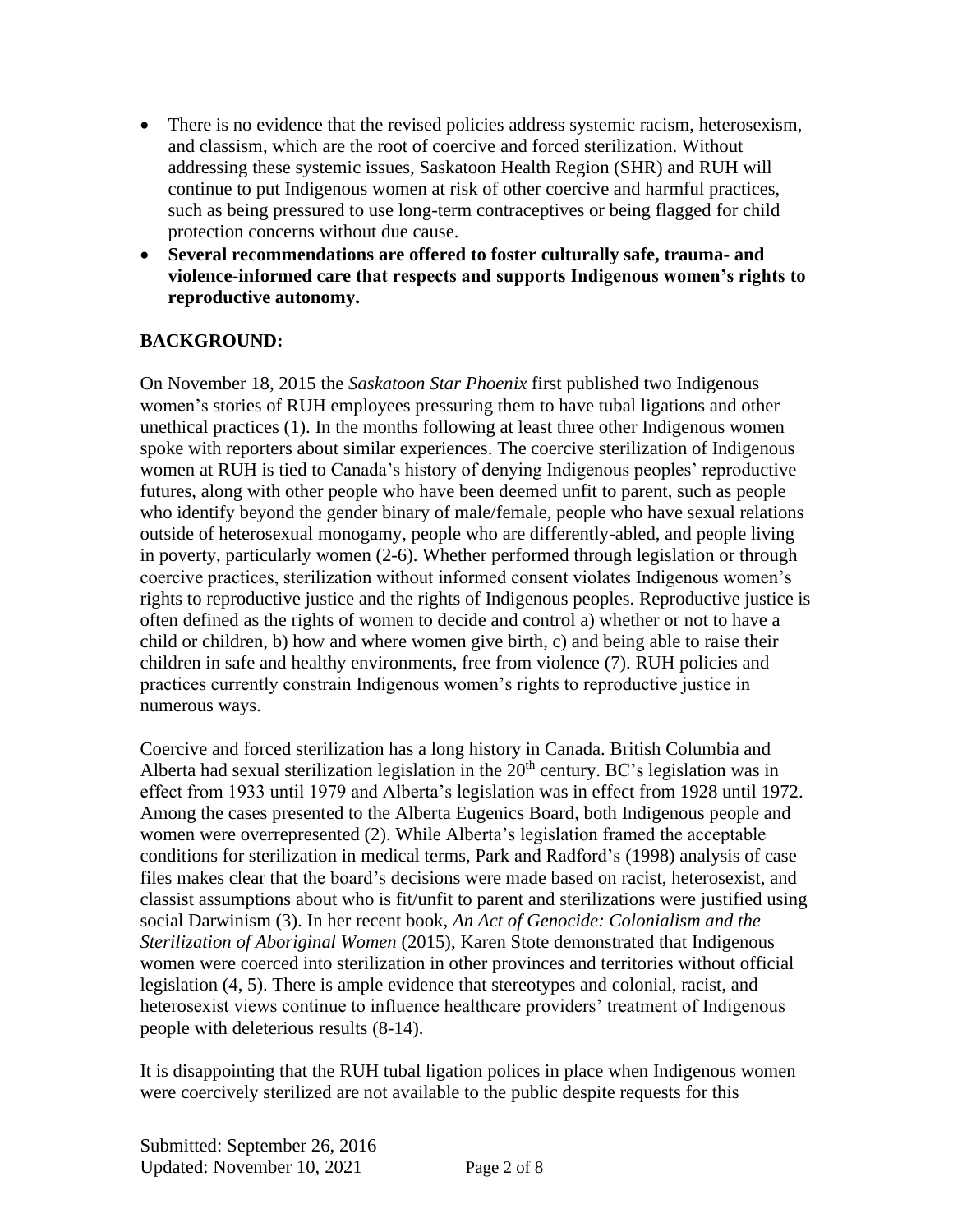information (15). In personal communication, Leanne Smith (Director of Maternal Services) stated the only policy in place during this timeframe was that all women who came to RUH for delivery until 2012 were asked at intake whether they wanted to have a tubal ligation (16). In a media interview, Smith reported that their revised policies are: a) women who have vaginal births cannot have tubal ligations while in the hospital for delivery, and b) women who have caesarean births and discuss and consent to having tubal ligations prior to coming to RUH for childbirth can have tubal ligations while in the operating room for delivery. However, a written policy document to this effect is not available to the public (15). Further, if Smith's report is accurate, this revised policy unnecessarily diminishes the accessibility of tubal ligations for those who have vaginal births. There is also no indication that there is policy attention to the systematic colonialism, racism, and heterosexism underlying discriminatory health care practices including coercive and forced *sterilization* and limiting access to other reproductive health care. These revised policies continue to put Indigenous women at risk of other coercive practices, such as being pressured to use long-acting reversible contraceptives or being flagged by child welfare without due cause. The SHR is proceeding with an external review of these women's experiences at RUH. Additional policy changes are required to ensure Indigenous women's rights to reproductive autonomy and culturally safe care.

## **POLICY RECOMMENDATIONS:**

- 1) Proceed with a thorough external independent review of the coercive sterilizations of Indigenous women, which includes a) using mainstream and social media sources to publicize the external review and invite women who experienced coercion around tubal ligations at RUH to participate; b) privileging Indigenous candidates when choosing an external reviewer; c) ensuring the external reviewer has extensive knowledge of colonial relations and Indigenous perspectives in Canada; d) ensuring the review thoroughly addresses RUH's previous policies and practices with respect to informed consent around tubal ligations; and d) sharing the findings of the external review with the public, including information about RUH's previous policies and practices of informed consent and tubal ligations in order to rebuild relationships between Indigenous and non-Indigenous communities. Women who share their personal testimony in the external review must be given the opportunity to decide whether and how their stories are shared with the public. Particularly, women must be given the choice to a) share their personal testimony in a public record; or b) keep their testimony anonymous and confidential (17).
- 2) Formally apologize to Indigenous women who have experienced coercion related to tubal ligations and provide financial compensation including funds for a) counselling and support services; b) loss in quality of life; c) loss in worktime hours; and d) tubal ligation restoration, and/or in-vitro-fertilization and/or private adoption depending on the options pursued (17).
- 3) Increase cultural safety training in SHR. Ensure cultural safety training in SHR thoroughly addresses: a) racism, colonialism, and heterosexism within healthcare institutions and broader society; b) processes by which healthcare providers and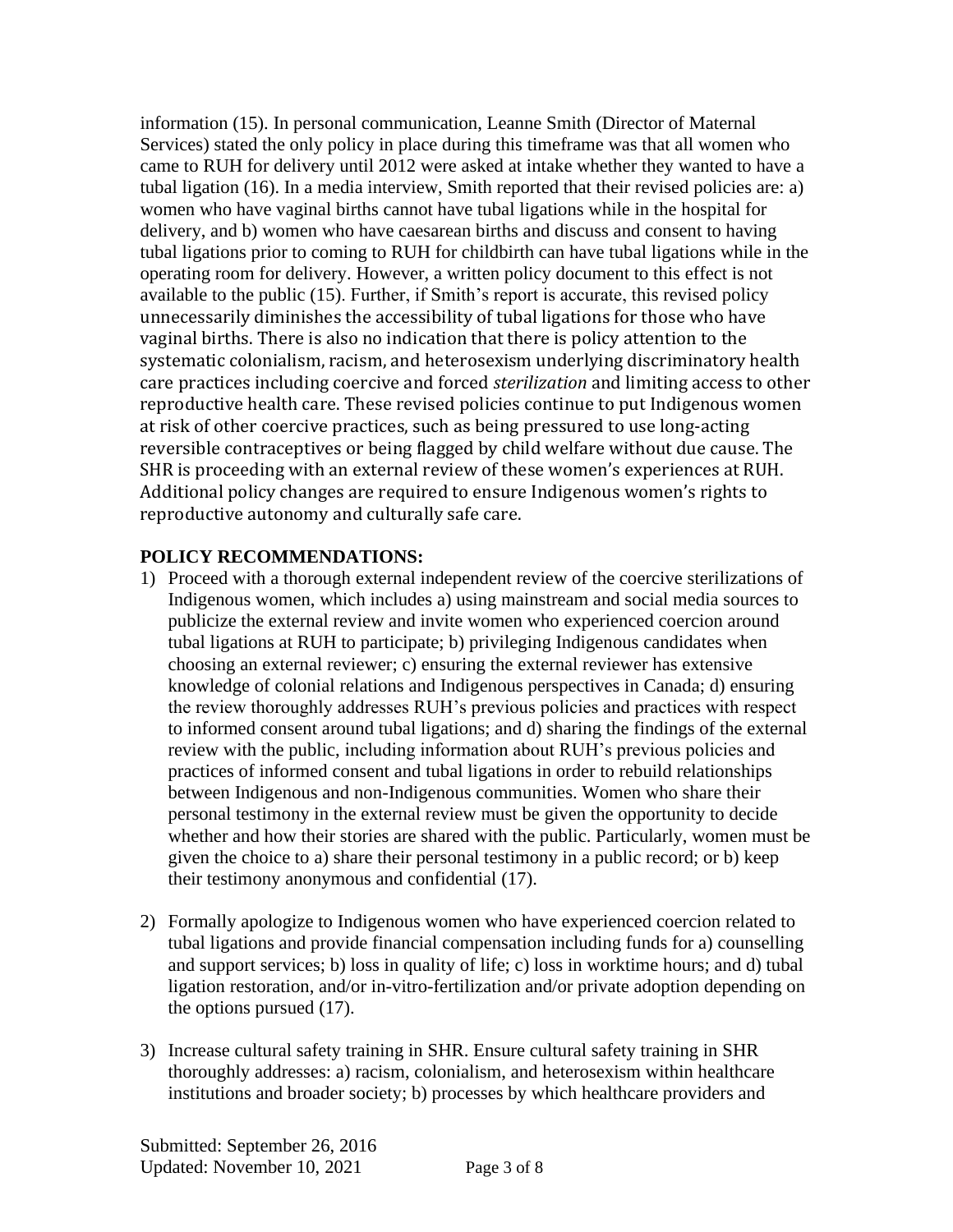social workers can recognize individual and institutional bias; and c) fostering and growth of culturally safe care (18-25).

- 4) Ensure that the Representative Workforce Strategy evaluations collect and analyze information about patients' experiences of discrimination and bias in SHR (17, 25).
- 5) Train healthcare providers and social workers to provide trauma- and violenceinformed care including women-centered care for all women (25-27). Given the evidence of the particularly problematic care received by pregnant and parenting women who use substances (28-31), special attention should be paid to training providers in care for pregnant and parenting women who use substances and harmreduction models.
- 6) Continue working towards a representative workforce by increasing Indigenous employees, women, employees of all genders and sexualities, and differently-abled employees within SHR at all levels.
- 7) Change SHR's tubal ligation policies and long-acting reversible contraceptives policies so that:
	- a) *If* women discuss the benefits, risks, and alternatives to long-acting reversible (LARC) and/or permanent contraceptives (including Depo-Provera, Intrauterine device, and tubal ligations) with their care providers *before going into labour* and consent to using a LARC or permanent contraceptive postpartum, *ensure women's timely access to LARCs or permanent contraceptives while in hospital. If women rescind their consent before or during the procedure, the procedure must be ceased.*
	- b) *If women are in a situation where they are likely to feel pressured* to agree to use any type of long-acting reversible or permanent contraceptives (including Depo-Provera, Intrauterine device, and tubal ligations), *do not seek consent for long-acting reversible or permanent contraceptives at this time. These situations* include i) while receiving a termination; ii) during labour; or iii) directly following delivery. If women express interest in these contraceptives in these situations, ensure timely follow-up appointments are scheduled and document the conversation (17).
- 8) Fund a full-time reproductive and maternal health advocate/liason position housed in RUH's Birthing Unit to provide information and connect women to services and supports in their community. The advocate/liaison should work with any woman who is interested in information, services, and supports. The work should include, but not be limited to: a) one-to-one education and counselling about contraceptive options; b) scheduling follow-up appointments with women who are interested in long-acting and permanent contraceptives and did not consent to using these contraceptives before coming to the hospital for childbirth; c) breastfeeding support referrals; d) respite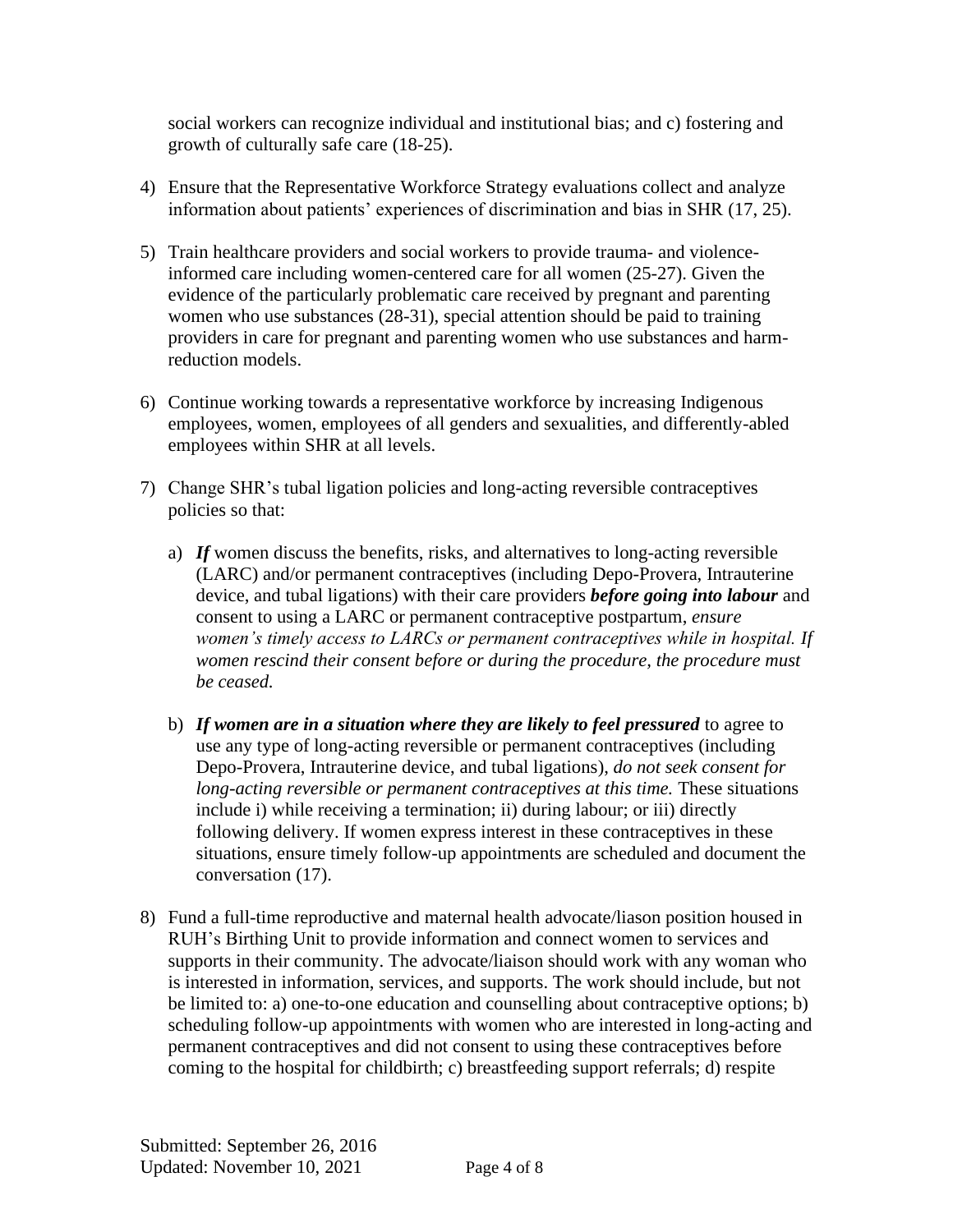childcare referrals; e) housing support referrals; and f) foodbank and food security supports referrals.

- 9) Fund a full-time education consultant housed in Sexual Health Centre Saskatoon to provide:
	- a) Mandatory workshops to healthcare providers and social workers in SHR about contraceptive options and the principles of voluntary and informed consent, with an emphasis on the meanings of free, fully-informed consent and informed consent best practices. The benefits, risks, and alternatives of contraceptive options should be discussed and patient-centred written informative materials should be distributed to attendees. It is vital that such materials be appropriate for those with low-literacy and consent procedures include verbal and written consent (17, 32-34), and;
	- b) Support to healthcare providers, social workers and patients' education by compiling, creating, and sharing useful and relevant resources.
- 10) To evaluate the effectiveness of recommendation #3 through #9, SHR should support research with women who are seeking or receive long-acting reversible or permanent contraceptive care in SHR. In particular, a) gather demographic and health information of women who are seeking or receiving long-acting reversible or permanent contraception; b) support external researchers to conduct quantitative and qualitative interviews with women about their experiences seeking or receiving contraceptive care in SHR, researchers must use unobtrusive recruitment strategies and ensure women's free, fully-informed consent; and c) support external researchers to explore trends of long-acting reversible or permanent contraception use through qualitative and quantitative research, particularly trends that suggest women's rights to free, fully-informed consent and reproductive autonomy are being compromised.

## Policy Brief Works Cited

1. Adam BA. Saskatchewan women pressured to have tubal ligations. Saskatoon StarPhoenix. 2015, Nov 17.

2. Grekul J, Krahn H, Odynak D. Sterilizing the "feeble-minded": Eugenics in Alberta, Canada, 1929-1972. Journal of Historical Sociology. 2004;17(4):358-84.

3. Park DC, Radford JP. From the case files: Reconstructing a hstory of involuntary sterilisation. Disability & society. 1998;13(3):317-42.

4. Stote K. An act of genocide: Colonialism and the sterilization of Aboriginal women. Black Point, NS: Fernwood Publishing; 2015.

5. Stote K. The coercive sterilization of Aboriginal women in Canada. American Indian Culture and Research Journal. 2012;36(3):117-50.

6. Dyck E. Facing eugenics: Reproduction, sterilization, and the politics of choice. Toronto, ONT: University of Toronto Press; 2013.

7. Ross L. Understanding Reproductive Justice. SisterSong Women of Colour Reproductive Justice Collective; 2006 November 2006 (Updated March 2011).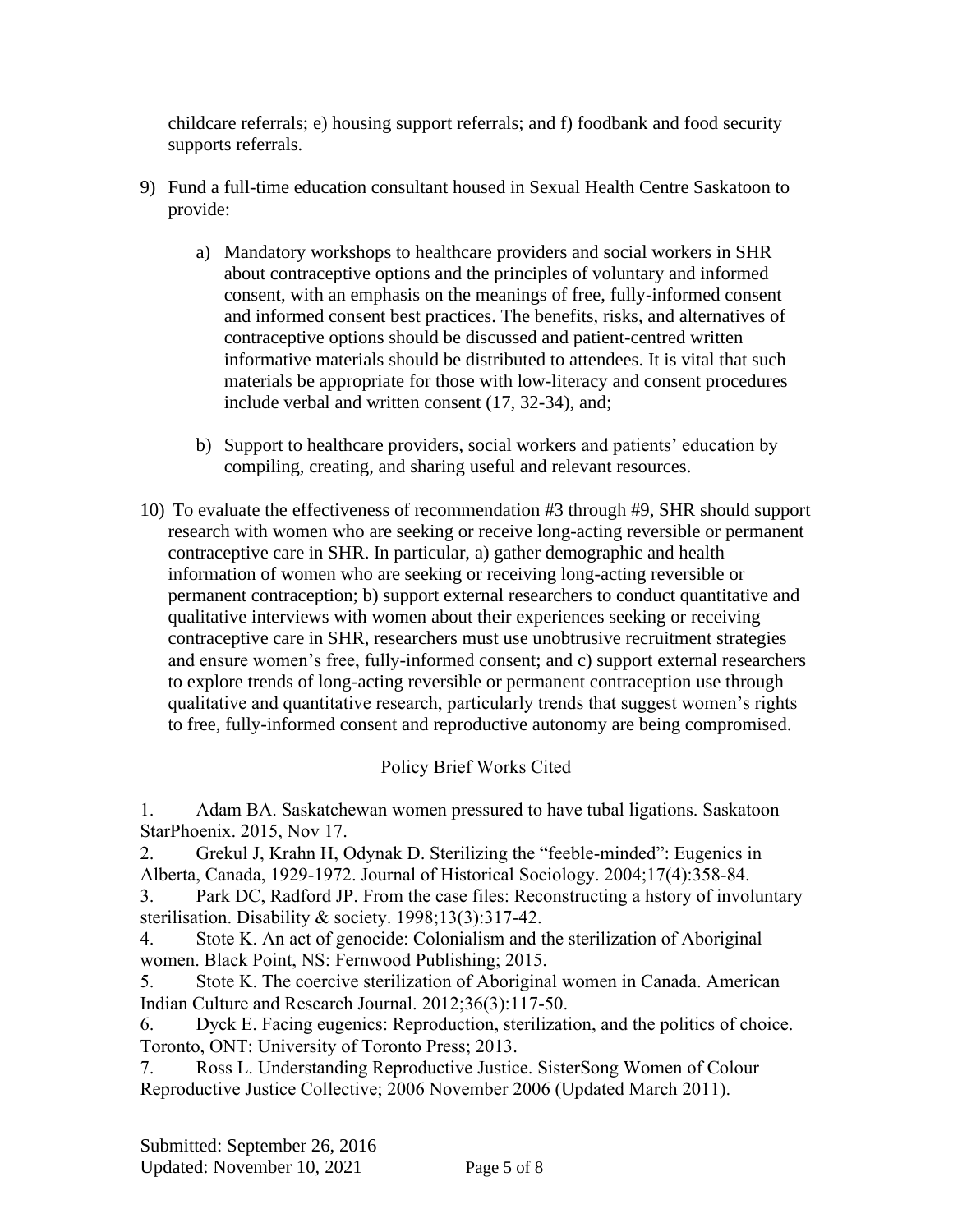8. Van Herk KA, Smith D, Andrew C. Identity Matters: Aboriginal Mothers' Experiences of Accessing Health Care. Contemporary Nurse. 2011;37(1):57-68.

9. Denison J, Varcoe C, Browne AJ. Aboriginal women's experiences of accessing health care when state apprehension of children is being threatened. Journal of Advanced Nursing. 2014;70(5):1105-16.

10. Browne AJ, Smye VL, Rodney P, Tang SY, Mussell B, O'Neil J. Access to primary care from the perspective of Aboriginal patients at an urban emergency department. Qualitative Health Research. 2011;21(3):333-48.

11. Browne AJ. Clinical encounters between nurses and First Nations women in a Western Canadian hospital. Social Science & Medicine. 2007;64(10):2165-76.

12. Browne AJ. Discourses influencing nurses' perceptions of First Nations patients. Canadian Journal of Nursing Research. 2005;37(4):62-87.

13. Browne AJ, Fiske J-A. First Nations women's encounters with mainstream health care services. Western Journal of Nursing Research 2001;23(2):126-47.

14. Allan B, Smylie J. First peoples, second class treatment: The role of racism in the health and well-being of Indigenous peoples in Canada. Toronto, ON: the Wellesley Institute; 2015.

15. Saskatoon Health Region. Policies and Procedures: Region Wide Saskatoon, SK: Saskatoon Health Region; 2016 [updated September 12, 2016]. Available from: [https://www.saskatoonhealthregion.ca/about/Pages/Policies-RW.aspx.](https://www.saskatoonhealthregion.ca/about/Pages/Policies-RW.aspx)

16. Smith L. Personal Communication. Sept. 20 2016.

17. World Health Organization. Eliminating forced, coercive and otherwise involuntary sterilization: An interagency statement. OHCHR, UN Women, UNAIDS, UNDP, UNFPA, UNICEF and WHO. Geneva: World Health Organization; 2014.

18. Harding T. Cultural safety: A vital element for nursing ethics. Nursing Praxis in New Zealand. 2013;29(1):4-11.

19. Josewski V. Analysing 'cultural safety' in mental health policy reform: lessons from British Columbia, Canada. Critical Public Health. 2012;22(2):223-34.

20. Gerlach A. A critical reflection on the concept of cultural safety. Canadian Journal of Occupational Therapy. 2012;79(3):151-8.

21. Papps E, Ramsden I. Cultural safety in nursing: The New Zealand experience. International journal for quality in health care. 1996;8(5):491-7.

22. Varcoe C, Browne AJ. Culture and cultural safety: Beyond cultural inventories. In: Gregory CD, Raymond-Seniuk L, Patrick L, Stephen T, editors. Fundamentals: Perspectives on the Art and Science of Canadian Nursing. Philadelphia: Lippincott Williams & Wilkins; 2015.

23. Health Council of Canada. Empathy, dignity, and respect: Creating cultural safety for Aboriginal people in urban health care. Toronto, ON: Health Council of Canada; 2012.

24. Gerlach A, Sullivan T, Valavaara K, McNeil C. Turning the gaze inward: Relational practices with Aboriginal peoples informed by cultural safety. Occupational Therapy Now. 2014;16(1):20-1.

25. Browne AJ, Varcoe C, Ford-Gilboe M, Wathen CN, on behalf of the EQUIP research team. EQUIP Healthcare: An overview of a multi-component intervention to enhance equity-oriented care in primary health care settings. International Journal of Equity in Health. 2015;14:152-63.